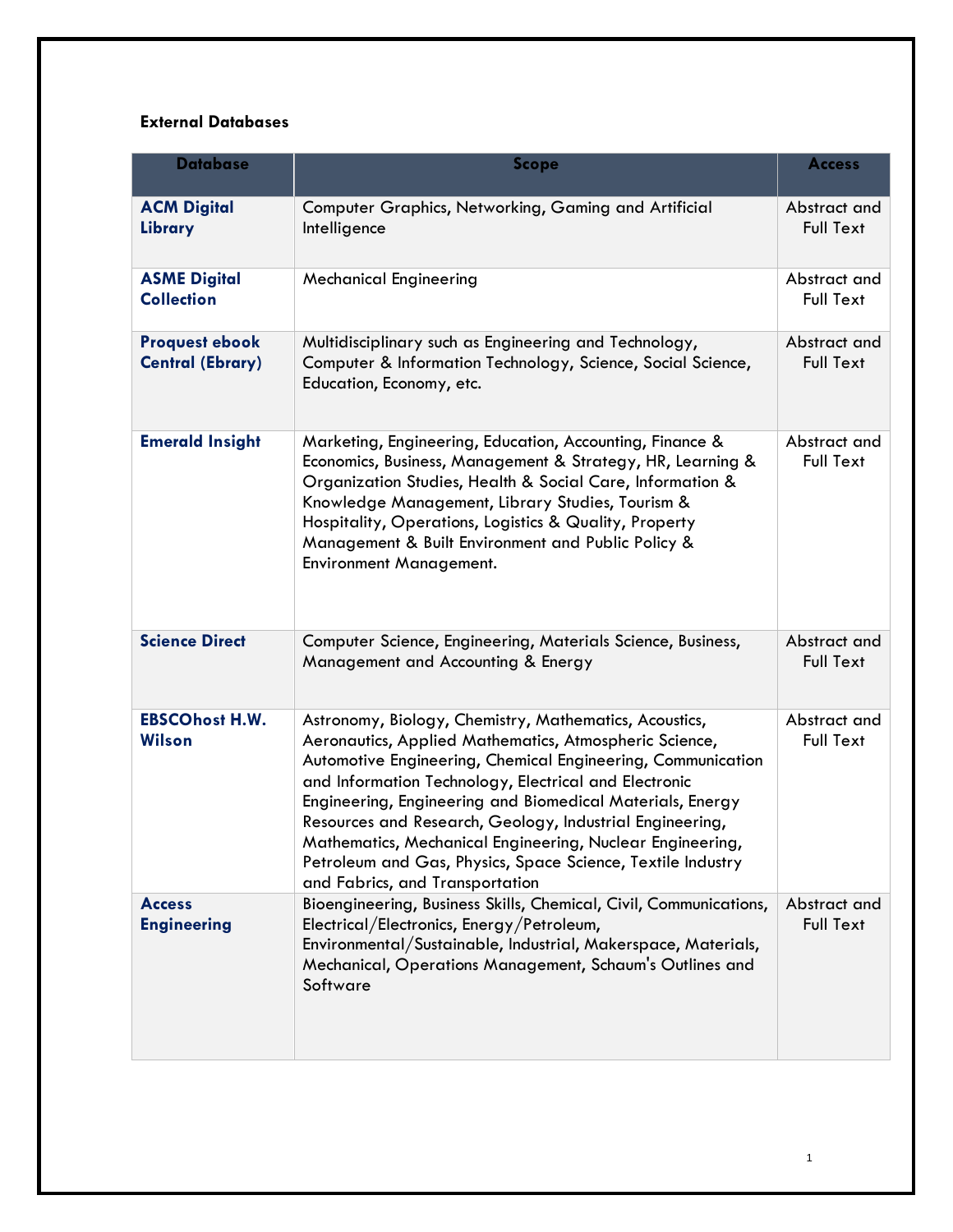| <b>Knovel</b>                                   | Adhesives coating sealants & inks, Biochemistry biology &<br>biotechnology<br>Ceramics & ceramic engineering, Chemistry & Chemical<br>Engineering,<br>Civil Engineering & Construction materials,<br>Environment & Environmental, Engineering, Food Science,<br>General engineering & project administration, Mechanics &<br>mechanical engineering,<br>Plastics & rubber, Safety & industrial hygiene, Electronics &<br>semiconductors,<br>Electrical & power engineering, Pharmaceuticals cosmetics &<br>toiletries,<br>Metal & metallurgy, Textiles, Oil & Gas engineering, Earth<br>Sciences,<br>Sustainable energy & development, Industrial engineering &<br>operations management, Transportation engineering,<br>Nanotechnology, Process design control & automation,<br>Optics & photonics, Mining engineering & extractive<br>metallurgy, Welding engineering & materials joining and<br>Aerospace & radar technology | Full text                                           |
|-------------------------------------------------|---------------------------------------------------------------------------------------------------------------------------------------------------------------------------------------------------------------------------------------------------------------------------------------------------------------------------------------------------------------------------------------------------------------------------------------------------------------------------------------------------------------------------------------------------------------------------------------------------------------------------------------------------------------------------------------------------------------------------------------------------------------------------------------------------------------------------------------------------------------------------------------------------------------------------------|-----------------------------------------------------|
| <b>IEEE Xplore</b>                              | Aerospace & Defense, Artificial Intelligence, Automotive<br>Engineering, Autonomous Vehicles, Biomedical Engineering,<br>Biometrics, Circuits & Systems, Communications, Computer<br>Software, Cyber Security, Electronics, Energy, Engineering,<br>Imaging, Information Technology, Internet of Things (IoT),<br>Medical Devices, Nanotechnology, Optics, Petroleum & Gas,<br>Power Systems, Robotics & Automation, Semiconductors,<br>Smart Grid, Sustainable Energy, Wireless Broadband and<br>many more.                                                                                                                                                                                                                                                                                                                                                                                                                    | Abstract and<br><b>Full Text</b>                    |
| <b>Proquest</b><br>(Dissertation &<br>Thesis)   | Dissertations & thesis from around the world since 1980                                                                                                                                                                                                                                                                                                                                                                                                                                                                                                                                                                                                                                                                                                                                                                                                                                                                         | Abstract and<br><b>Full Text</b>                    |
| <b>Web of Science</b><br>(WoS)                  | Provides comprehensive citation data for many different<br>academic disciplines and allows users to track ideas across<br>disciplines and time from over 1.7 billion cited references<br>from over 159 million records.                                                                                                                                                                                                                                                                                                                                                                                                                                                                                                                                                                                                                                                                                                         | <b>Abstract Only</b>                                |
| <b>Journal Citation</b><br><b>Reports (JCR)</b> | Contains all the data required to understand the components<br>that index the value and impact of each journal. It helps to<br>measure research influence and impact at the journal and<br>category levels and shows the relationship between citing<br>and cited journals.                                                                                                                                                                                                                                                                                                                                                                                                                                                                                                                                                                                                                                                     | Present<br>Quartile and<br>Impact Factor<br>Checker |